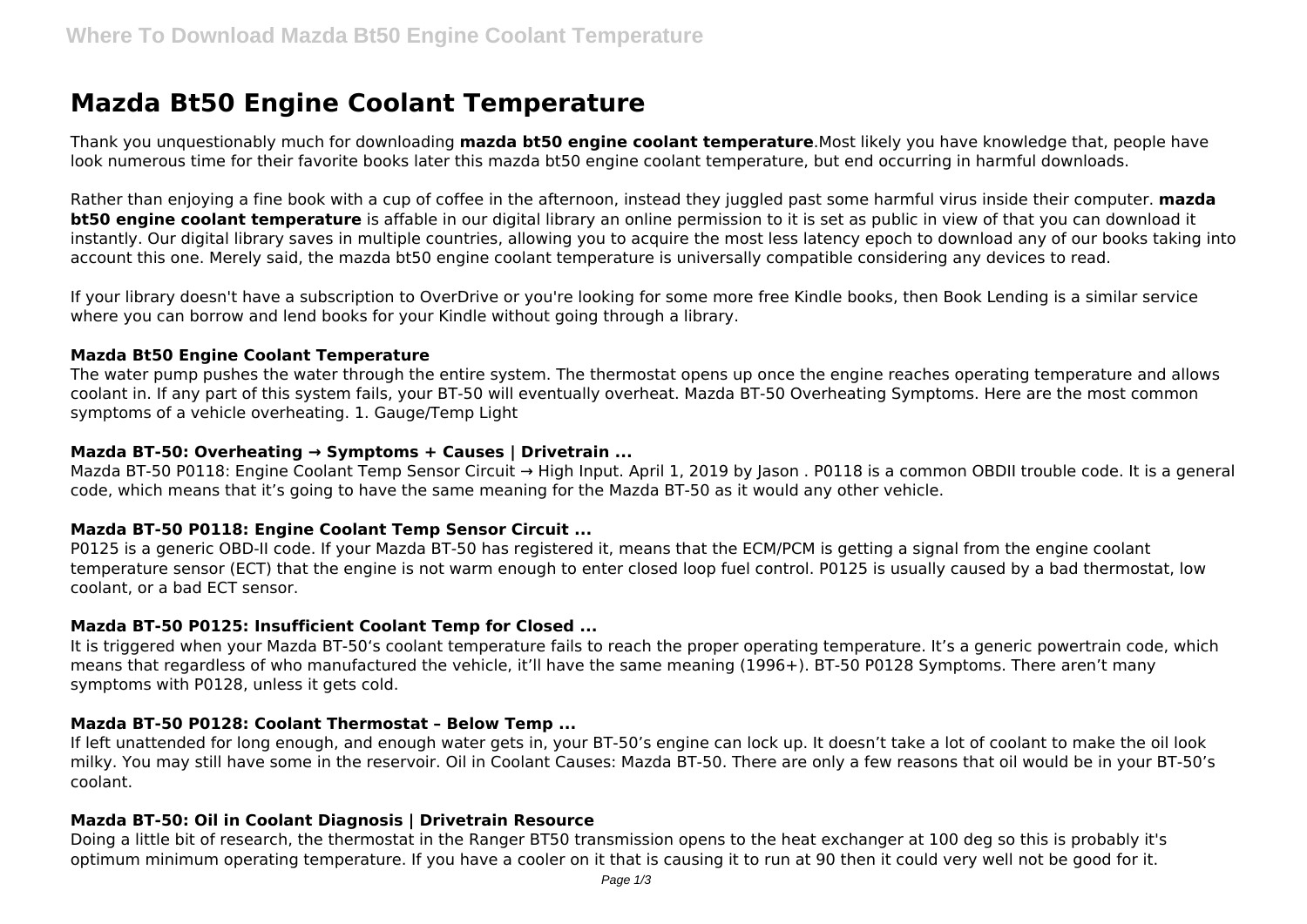# **Ford Ranger and Mazda BT50 Transmission cooling system ...**

Coolant leak and blown gasket are the ones that come to mind. When your car is cool, take off the radiator cap and see whether the coolant is up to the rim or not. If it isn't, there's a leak somewhere. Change your mechanic, they seem to be only fixing the symptoms, not the cause.

# **BT-50 Overheating - Mazda**

Ford Ranger & Mazda BT50 3.2L 5 Cylinder Issues. Author: ETP Engine Parts Date Posted:13 November 2019 Ford Range & Mazda BT50 P5AT common engine issues. PX and PX2 Duratorq ISSUE: BLOWN HEAD GASKET . Ford Ranger 3.2 Litre head gasket repair. A common issue on Ford Ranger and Mazda BT50 3.2 Litre 5 Cylinder Diesel engine is a blown head gasket.

# **Our Blog Ford Ranger & Mazda BT50 3.2L 5 Cylinder Issues**

I installed a 82.5°C thermostat on my 97 Mazda 323 BA 1.8L BP DOHC. The radiator was replaced by the previous owner and is not OEM. I'm using a premixed glycol-ethylene coolant rated between -10°C to 118°C which specifically says on the bottle not to add water. The service manual calls for 65% water to 35% coolant in environments over -15°C.

# **mazda - Engine's Normal Operating Temperature - Motor ...**

Mazda BT-50 2013: Does blanking off the EGR valve harm the engine? Answered by CarsGuide 4 May 2020 You'll almost certainly cause the dashboard to present you with a `check engine' warning light, Brett, as blocking off the Exhaust Gas Recirculation (EGR) valve is an intrinsic part of the vehicle's emission controls.

#### **Mazda BT-50 Problems & Reliability Issues | CarsGuide**

MAZDA BT-50 4x4 3.0 Litre Turbo Diesel Eng. (2009-2011) ... Castrol EDGE 5W-40 A3/B4 is an advanced full synthetic engine oil suitable for use in automotive petrol and diesel vehicles where the manufacturer recommends: ACEA A3/B3, A3/B4, API SN/CF.Castrol EDGE 5W-40 A3/B4 with patented Fluid TITANIUM transforms its physical structure to be ...

# **MAZDA BT-50 4x4 - Rego2Oil Engine Oil Selector**

Your Authorised Mazda Repairer will be able to reset the engine control unit or see page 6-27 for the Vehicle engine control unit reset procedure. Low Engine Coolant Temperature Indicator Light (Blue) The light illuminates continuously when the engine coolant temperature is low and turns off after the engine is warm.

#### **Mazda 2 - Warning/Indicator Lights - Instrument Cluster ...**

How to locate and change out the coolant temperature sensor on a 2007 Mazda 3. Warning: Make sure the engine is cool before you begin. Code P0126 can also be...

# **How to Locate and Replace Coolant Temperature Sensor 2004 ...**

This video describes the replacement of the coolant temperature sensor on a Mazda 3. In this case the vehicle is from model year 2006. The reason for this re...

#### **P0118 - Replacing the Coolant Temperature Sensor on a Mazda 3**

For the Ford PX Ranger and Mazda Mk.2 BT-50, there have been reports of the vehicle entering 'limp home' mode – which restricts engine output